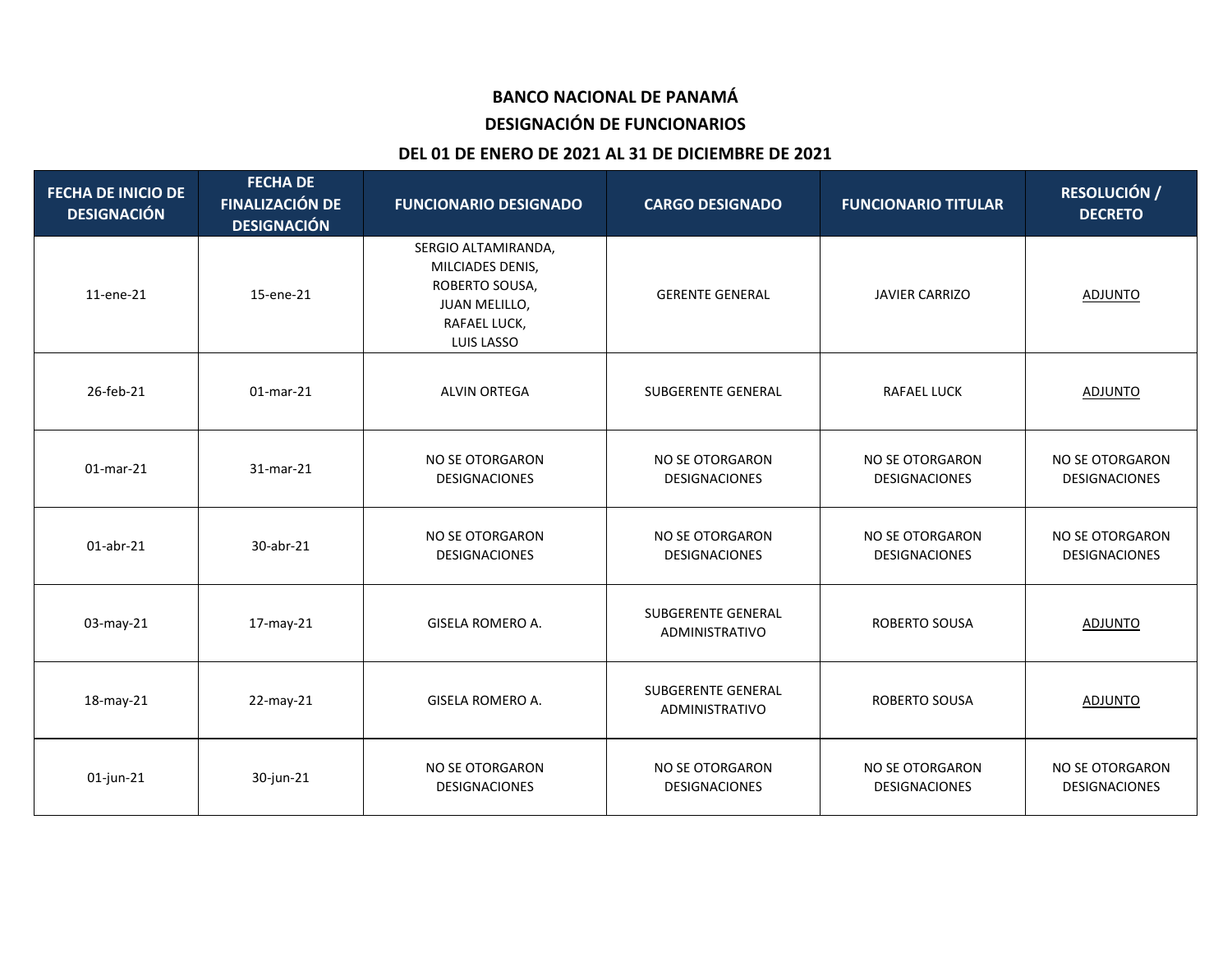# **BANCO NACIONAL DE PANAMÁ**

# **DESIGNACIÓN DE FUNCIONARIOS**

### **DEL 01 DE ENERO DE 2021 AL 31 DE DICIEMBRE DE 2021**

| <b>FECHA DE INICIO DE</b><br><b>DESIGNACIÓN</b> | <b>FECHA DE</b><br><b>FINALIZACIÓN DE</b><br><b>DESIGNACIÓN</b> | <b>FUNCIONARIO DESIGNADO</b> | <b>CARGO DESIGNADO</b>                         | <b>FUNCIONARIO TITULAR</b> | <b>RESOLUCIÓN /</b><br><b>DECRETO</b> |
|-------------------------------------------------|-----------------------------------------------------------------|------------------------------|------------------------------------------------|----------------------------|---------------------------------------|
| 21-jul-21                                       | 25-jul-21                                                       | SERGIO ALTAMIRANDA           | <b>GERENTE GENERAL</b>                         | <b>JAVIER CARRIZO</b>      | <b>ADJUNTO</b>                        |
| 03-ago-21                                       | 08-ago-21                                                       | <b>MILCIADES DENIS</b>       | <b>GERENTE GENERAL</b>                         | <b>JAVIER CARRIZO</b>      | <b>ADJUNTO</b>                        |
| 01-sep-21                                       | 14-sep-21                                                       | <b>ALVIN ORTEGA</b>          | SUBGERENTE GENERAL DE RIESGO<br>Y CUMPLIMIENTO | <b>RAFAEL LUCK</b>         | <b>ADJUNTO</b>                        |
| 23-sep-21                                       | 14-oct-21                                                       | JEANNETTE VASQUEZ            | SUBGERENTE GENERAL DE<br>FINANZAS Y TESORERIA  | MILCIADES DENIS            | <b>ADJUNTO</b>                        |
| 01-oct-21                                       | 30-oct-21                                                       | GISELA ROMERO A.             | SUBGERENTE GENERAL<br>ADMINISTRATIVO           | ROBERTO SOUSA              | <b>ADJUNTO</b>                        |
| 05-oct-21                                       | 08-oct-21                                                       | DIANA DE LA GUARDIA          | <b>GERENTE GENERAL</b>                         | <b>JAVIER CARRIZO</b>      | <b>ADJUNTO</b>                        |
| 17-nov-21                                       | 22-nov-21                                                       | <b>RAFAEL LUCK</b>           | <b>GERENTE GENERAL</b>                         | <b>JAVIER CARRIZO</b>      | <b>ADJUNTO</b>                        |
| 23-nov-21                                       | 30-nov-21                                                       | <b>ALVIN ORTEGA</b>          | SUBGERENTE GENERAL DE RIESGO<br>Y CUMPLIMIENTO | <b>RAFAEL LUCK</b>         | <b>ADJUNTO</b>                        |